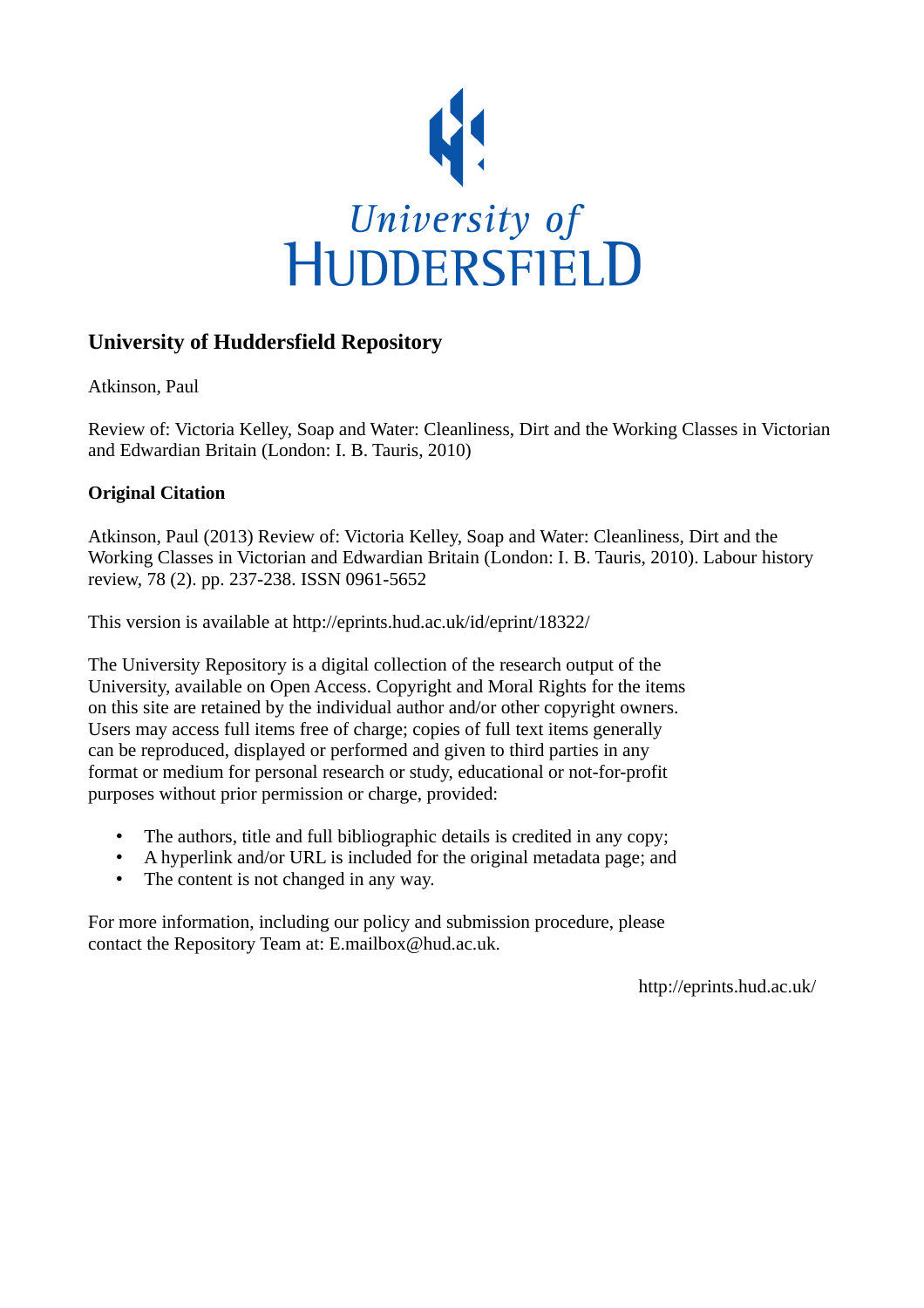## Book reviews 237

Victoria Kelley, *Soap and Water: Cleanliness, Dirt and the Working Classes in Victorian and Edwardian Britain*, London: I. B. Tauris, 2010, xii + 240 pp., h/b, £56, ISBN 978 18488 50521

This monograph is based on Dr Kelley's PhD research, undertaken in the History of Design department at the Royal College of Art and at the Victoria and Albert Museum. The book is by no means narrowly focused on design history, however, and demonstrates a wide interest in, and familiarity with, the social history of its era. It belongs to a growing, and healthy, trend to use some of the methods of anthropology in the study of social history: above all, the search for the meanings of particular forms of behaviour.

Kelley uses this approach to examine the by now well-documented growth in the emphasis on cleanliness witnessed in Britain in the later nineteenth and early twentieth centuries. She notes, of course, that elite writers ('authoritative' or 'civilising' discourses, as she calls them) were at pains to promote working-class cleanliness, and is good on the cultural politics of all this. Adrian Forty, the design historian, is quoted on the metaphor of dirt for disorder, and the theory that some of this new concern was really produced more by middle-class anxiety about the ungovernability of the working class than a literal interest in cleanliness or dirt. Not all of this will be new to readers of Labour History Review. Students of the British working class of this period will already be familiar with the accounts of commentators like Margaret Loane, Maud Pember Reeves, Jack London, and Lady Bell, who make their inevitable appearances in Kelley's discussion. For the newcomer, the first chapter is an accessible survey of elite attitudes to poverty and its causes in the 1880s and the following decades, which highlights the important symbolic place of cleanliness as a marker of class distinction and of housewives' alleged moral worth. Other readers will probably want to skim through this more quickly.

Thankfully, Kelley does not believe that the influence of middle-class figures was the whole story. One of the main strengths of the book is her willingness to question the self-serving discourse of 'progress' by which these commentators and campaigners claimed the improvement in hygiene as their own work. Her second chapter, based mainly on autobiographical material, is the heart of the book. She poses the question (while ultimately conceding she cannot answer it) whether working-class people's own developing values were not a more important cause. The theme of working-class aspirations for better living standards is an important one in the history of the later nineteenth century. Kelley's work supports the argument that there was a widespread trend to expect and demand more, encouraged by rising real wages. There is enough autobiographical evidence to support the claim that working-class couples were often looking back to the meagre conditions of their own childhoods and demanding more for their own children.

To apply this interpretation to Kelley's own subject of cleanliness requires us to